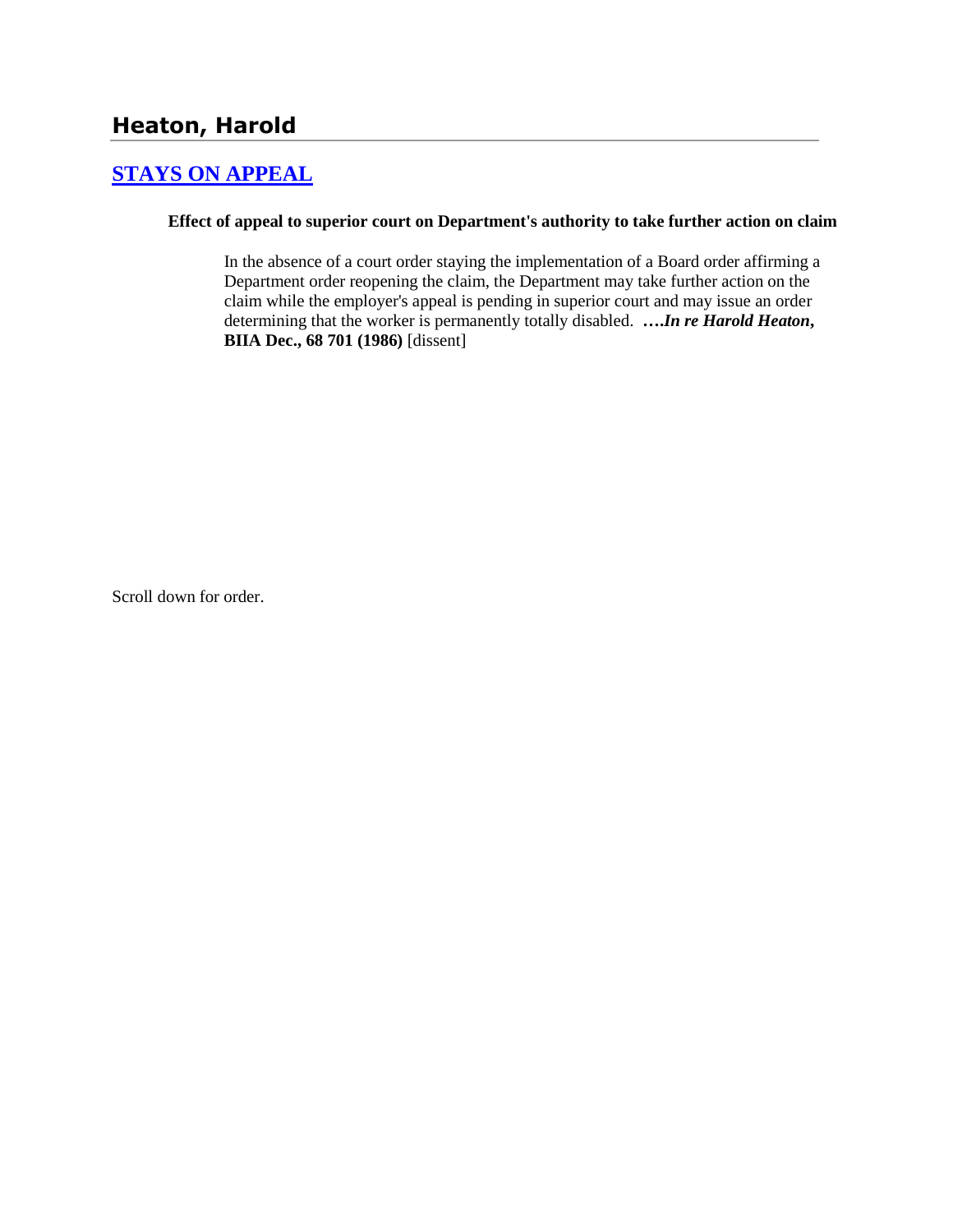### **BEFORE THE BOARD OF INDUSTRIAL INSURANCE APPEALS STATE OF WASHINGTON**

**)**

### **IN RE: HAROLD N. HEATON ) DOCKET NO. 68,701**

**CLAIM NO. F-434750 ) DECISION AND ORDER**

APPEARANCES:

Claimant, Harold N. Heaton, by Stiley & Kodis, per Patrick K. Stiley Employer, Kaiser Aluminum and Chemical Corporation, by Rolland & O'Malley, per Wayne L. Williams and Thomas O'Malley

Department of Labor and Industries, by The Attorney General, per Donna L. Walker and Mike Flynn, Assistants

This is an appeal filed by the employer on September 13, 1984 from an order of the Department of Labor and Industries dated July 18, 1984 which adhered to the provisions of an order dated April 19, 1984 wherein the Department placed the claimant, Harold Heaton, on the pension rolls as a permanently totally disabled worker effective October 1, 1982. The Department order is **AFFIRMED**.

### **DECISION**

Pursuant to RCW 51.52.104 and RCW 51.52.106, this matter is before the Board for review and decision on a timely Petition for Review filed by the employer to a Proposed Decision and Order issued on September 13, 1985 in which the order of the Department dated July 18, 1984 was affirmed.

The Board has reviewed the evidentiary rulings in the record of proceedings and finds that no prejudicial error was committed and said rulings are hereby affirmed.

The issue raised by this employer's appeal, and on which the parties presented all their evidence, is whether the claimant is permanently totally disabled as of October 1, 1982 due to his industrial injury of June 14, 1966. The Proposed Decision and Order adequately discussed the evidence and reached the proper result, i.e., affirmance of claimant's pension status.

We granted review to comment on the Department's authority to award a pension while the employer still has an appeal pending in Superior Court from a prior order of August 4, 1981, finding aggravation of condition since previous claim closure in April 1970 and reopening the claim for treatment and other action as indicated. The Board decided in a prior appeal, (Docket No. 60,635,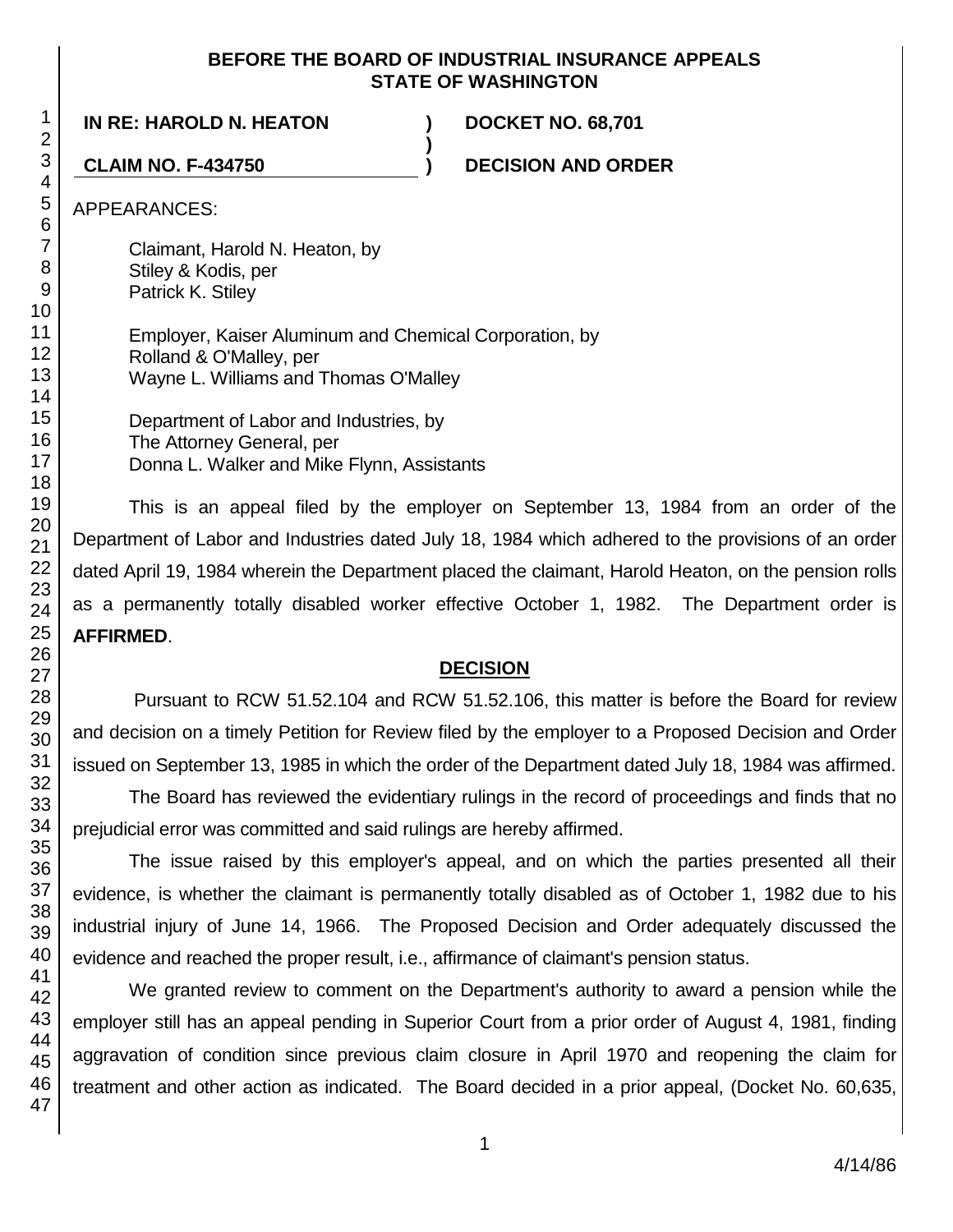Board Decision of 10/27/82) that the Department properly reopened Mr. Heaton's claim by its order of August 4, 1981, for further treatment and other action because of an aggravation of the condition causally related to the 1966 industrial injury. The employer appealed from that decision to the Superior Court on November 8, 1982, and that matter is still pending in Court.

In Reid v. Department of Labor and Industries, 1 Wn. 2d. 430 (1939), a claimant had filed an aggravation application to reopen his claim while his appeal from the original closing order was still pending in Superior Court. The Supreme Court held that the claim for aggravation of condition could not be entertained until a final determination was made as to the amount of the award to which the worker was entitled on the first closing date. The Court reasoned that logically a prerequisite basis for adjudicating whether an aggravation has occurred, is a determination of what the extent of the condition was on the first date so as to have something to compare.

Reid is distinguishable from the present case where the issue now before us is not a claim for aggravation, and the Department can logically adjudicate the issue of the extent of Mr. Heaton's permanent disability independent from the issue pending in Superior Court of whether Mr. Heaton's claim should have been reopened by the Department. The Department clearly has the jurisdiction to adjudicate Mr. Heaton's claim. Part of the adjudicating process is the Department's determination of when and whether an injured worker has reached the status of permanent total disability. In Lee v. Jacobs, 81 Wn. 2d. 937 (1973), the Supreme Court held that pursuant to RCW 51.52.110, implementation of orders of the Board are not automatically stayed pending Court appeal, but may be stayed in the Court's exercise of inherent discretion. The Board decided in Docket No. 60,635 that the claim was properly reopened because of an aggravation of Mr. Heaton's condition. Absent a Court stay against any administrative implementation of that decision, (and this record does not disclose such) the Department has acted within its adjudicatory authority in now closing Mr. Heaton's claim and awarding a pension, despite the employer's appeal in Docket No 60,635 still pending in Superior Court. Furthermore, the Board's jurisdiction to now hear the employer's appeal on the issue of whether Mr. Heaton was properly (placed on a pension is not affected by the pending appeal.)

After consideration of the Proposed Decision and Order of September 13, 1985, the employer's Petition for Review therefrom, and a careful review of the entire record before us, we are persuaded that the Proposed Decision and Order is supported by the preponderance of the evidence and is correct as a matter of law.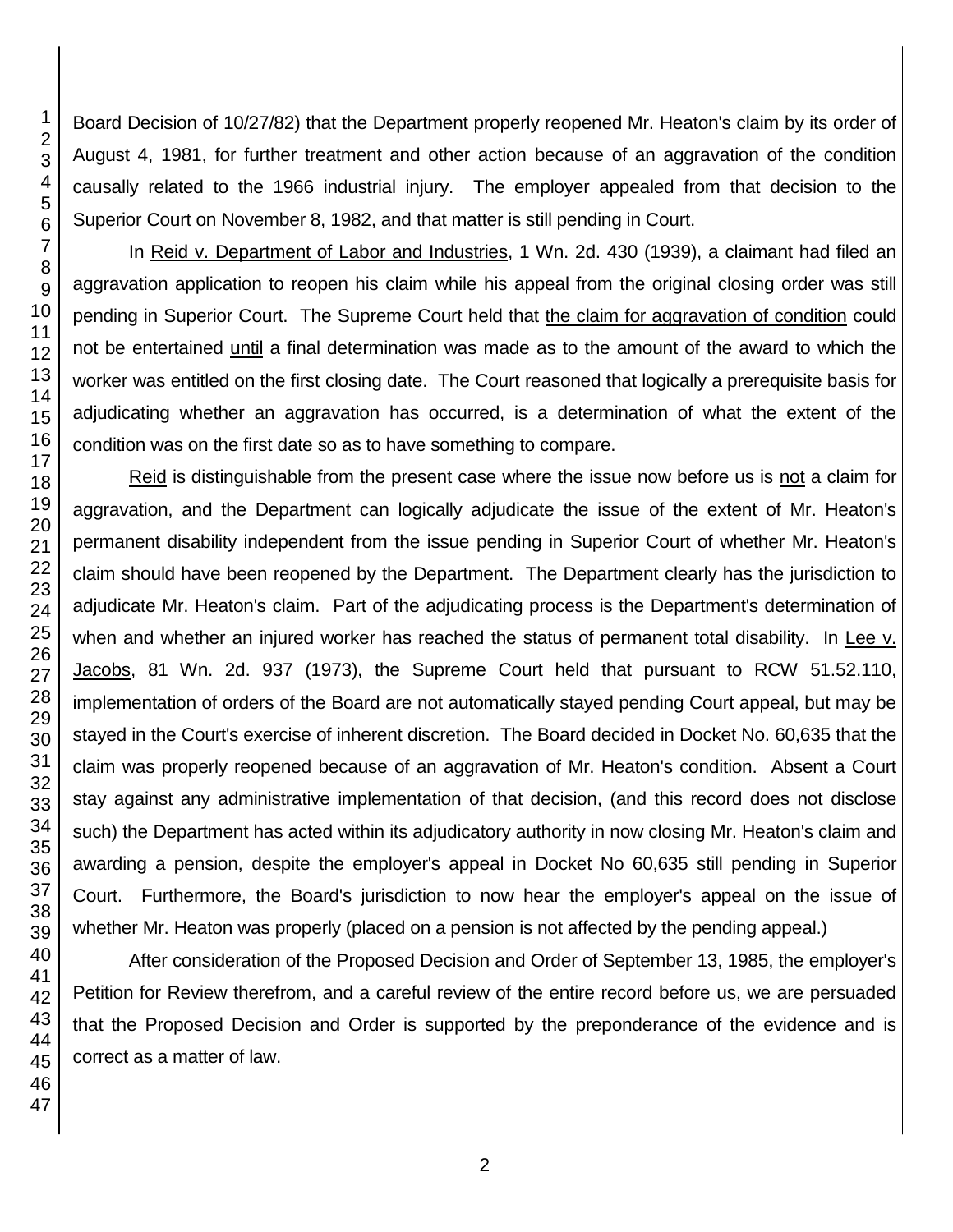The Proposed findings, conclusions, and order are hereby adopted as this Board's final findings, conclusions, and order and incorporated herein by this reference.

It is so ORDERED.

Dated this 14th day of April, 1986.

## BOARD OF INDUSTRIAL INSURANCE APPEALS

/s/\_\_\_\_\_\_\_\_\_\_\_\_\_\_\_\_\_\_\_\_\_\_\_\_\_\_\_\_\_\_\_\_\_\_\_\_\_

GARY B. WIGGS Chairperson

/s/  $\,$ FRANK E. FENNERTY, JR. Member

### **DISSENTING OPINION**

I recognize the persuasive nature of the holding in Lee v. Jacobs, 81 Wn.2d 937, as to why the Department has the authority, and this Board has the jurisdiction, to now decide the permanent total disability issue, in spite of the fact that the question of whether this claim should have been reopened in 1981 at all or for any purpose is still an open question in view of the employer's pending appeal from the Board's decision of October 27, 1982 under Docket 60,635. (Incidentally, this Board member was not a participant in that particular decision).

I also recognize that differences in procedure and factual issues exist between this case and Reid v. Department of Labor and Industries, 1 Wn.2d 430. However, analogizing from Reid, until a final determination is made in the other pending litigation as to whether this claim should have been reopened at all for aggravation, there is logically no basis for reaching the issue of extent of permanent disability. At the very least, a final adjudication in the other action that the claim should not have been reopened could create an administrative nightmare for the Department in attempting to terminate the claim with the rights of all parties intact.

Nevertheless, given the present posture of this appeal, the only issue put squarely before us is whether the claimant is permanently totally disabled as of October 1, 1982 as a result of his June 14, 1966 injury. Our industrial appeals judge and the Board majority answer this question in the affirmative. I do not.

In order to support a conclusion of permanent total disability, the physical capacity restrictions placed on Mr. Heaton on January 25, 1984 by Dr. Robert Bathurst (who categorized himself as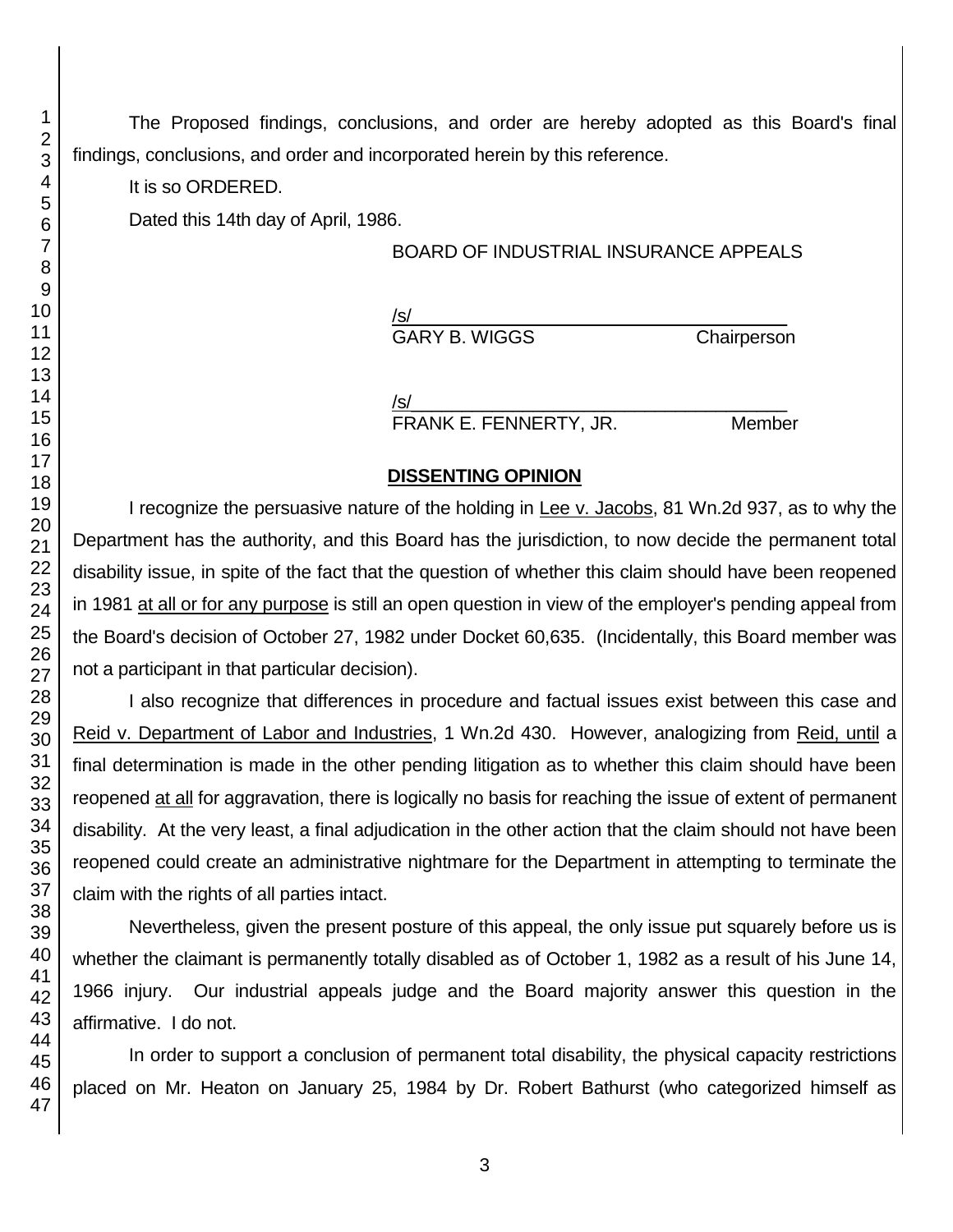somewhat of a specialist or consultant in chronic pain management) would have to be accepted. The Board majority has in fact accepted those restrictions completely, in Finding No. 4. I cannot do so. Dr. Bathurst's activity restrictions are markedly more limiting than the physical capacity restrictions arrived at by the Spokane medical panel (Dr. J. B. Watkins, orthopedist, Dr. R. A. Wetzler, neurologist, and Dr. J. S. Blaisdell) on February 2, 1984. Furthermore, Dr. Francis M. Brink, an orthopedic specialist with knowledge of the claimant's back conditions as a periodic attending physician over a long period of time, February of 1967 through December of 1981, completely agreed with the less severe activity restrictions of the Panel examiners.

Based on Dr. Bathurst's restrictions, vocational rehabilitation specialist Michael Hulen testified that Mr. Heaton could not engage in any full-time gainful employment. However, based on the lesser restrictions of Drs. Watkins, Wetzler, Blaisdell, and Brink, Mr. Hulen was of the opinion that the claimant could engage in regular gainful employment of a lighter nature. In view of the clearly greater expertise of these four doctors as compared to Dr. Bathurst's uncertain qualifications, I would conclude the claimant is not unemployable due to residuals of his 1966 injury.

Added to the foregoing considerations are the facts that, except for a brief period immediately following the June 14, 1966 injury, and for several months in 1969 while undergoing and recuperating from his L3-4 and L4-5 discectomy surgery, the claimant was not again off work because of his back disability until the spring of 1981. It is clear that his overall back impairment was more advanced by that time, but it is also clear to me that such worsening was just partly related to the residuals of the injury and was primarily due to natural progression with age of his severe degenerative osteoarthritic condition throughout his entire lumbar spine (See Exhibit 1, the panel examination report of February 2, 1984). Mr. Heaton has not worked since March 1981, and from then until September 1982 was on sick leave (no doubt because his status during that time was considered by the employer to be non-industrially caused rather than industrial-injury caused).

Finally, it was stipulated by the parties that as of September 1982 Mr. Heaton applied for and received a pension under the company's retirement pension program; and the record also establishes that he is drawing Social Security disability benefits.

Mr. Heaton is certainly entitled to his retirement benefits based on some 36 years of service with Kaiser. Also, Social Security disability benefits are no doubt justified, since such benefits are based on a person's overall total disability, regardless of the source or cause of any and all impairments making up that total disability. But is the claimant also entitled to pension benefits under